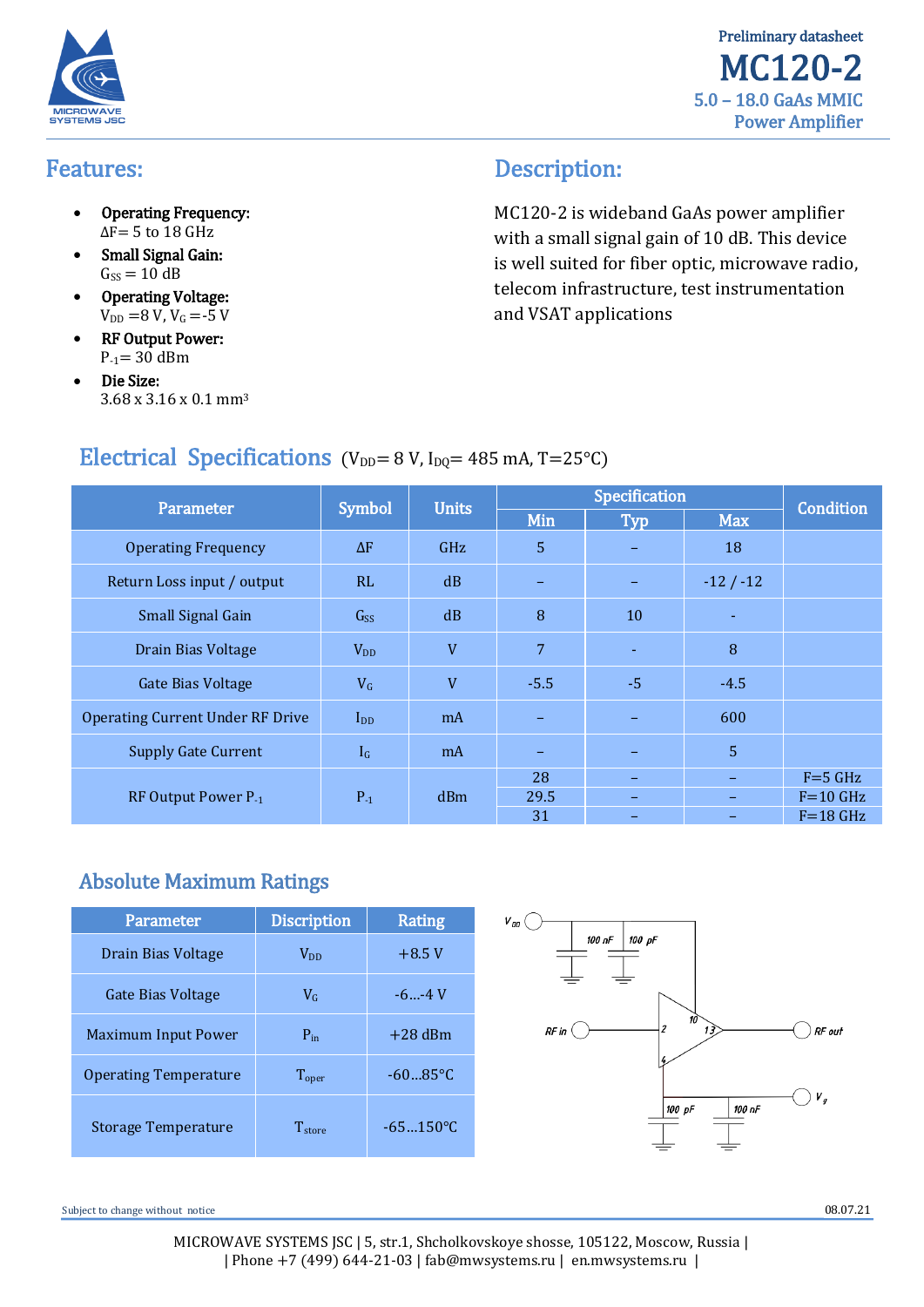

## Performance Plots



Test Condition (V<sub>DD</sub> = 8 V, I<sub>DQ</sub> = 485 mA, T = -60...75°C)

| 'Pin                 | <b>Name</b>        | <b>Description</b>    |  |
|----------------------|--------------------|-----------------------|--|
| 1,4,6,8<br>(3,5,7,9) | VG1, VG2, VG3, VG4 | Gate Bias Voltage     |  |
| 2                    | RF in              | <b>RF</b> Input       |  |
| $10(12)$ ,<br>11     | $V_{DD}$           | Drain Bias<br>Voltage |  |
| 13                   | <b>RF</b> out      | <b>RF</b> Output      |  |

Subject to change without notice  $08.07.21$ 3.VG Bond Pads are 0.096 х 0.096 mm. 4.VD Bond Pads are 0.28 х 0.2 mm 5.Backside is ground. 6.Bond Pad / Backside Metallization – Gold

2.All RF Bond Pads are 0.07 х 0.13 mm.